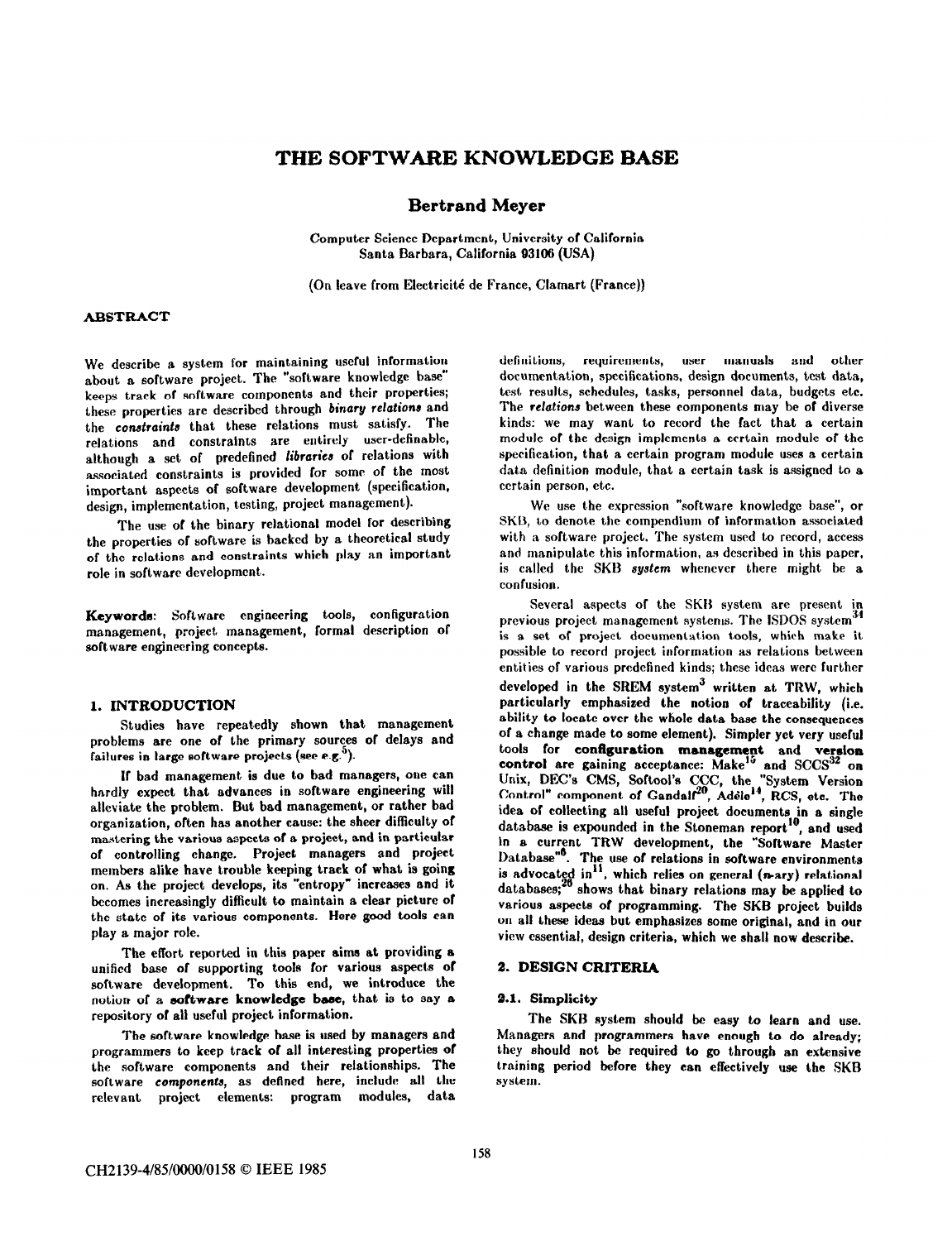A necessary condition for ease of learning and use is to base the whole system on a simple and uniform conceptual framework.

### 2.2. Method-, language- and system- independence

The SKB system is a set of tools, not an integrated methodology. Although its consistent use naturally leads to some sound methodological practices, it should be viewed as a way of helping project managers and developers, not as a disruption of current development practices.

Thus the SKB system should not conceptually imply the use of any particular methodology, programming language, computer or operating system. It should blend well with other software engineering tools.

We will refer to this criterion as the "independence" criterion (as a shorthand for method-, language- and system-independence).

### 2.3. Adaptability

Not only should the syslem be compatible with existing methods or languages: it should bc able to provide efficient support for specific methods or languages in use in, say, a company.

Thus the natural counterpart of independence is the ability to parameterize.

#### 2.4. Whole life-cycle coverage

The SKB system should provide benefits across the entire life-cycle of a software project. Although this criterion may restrict the power of SKB tools as applied to a specific life-cycle stage, it is essential in view of the fact that non-trivial projects usually have a long history. A system that would only apply to, say, the initial phases of specification and design, would stand little chance of playing a significant role: so much of the software process is evolution, refinement and extension of systems occurring after the first "cycle" has been completed.

#### 2.5. Support for system semantics

Many of the systems quoted in section I have little, if any, notion of what the objects being manipulated really "arc". Most configuration msnagemcnt systems, for example, focus on just one attribute of objects, their time stamp, and know of just one relation, the dependency relation (there is usually also the notion of a "permission" attribute in the systems which support protection). These syslerna are not equipped to deal with other properties of the objects such as the "A is an implementation of  $B$ " relation quoted above.

On the other hand, some of the more complex systems do know about. "types" of objects (e.g. specification, test data set, etc.), but then they violate the independence criterion since these types are defined once and for all. The prohlem is thus to be able to record semantic properties of software objects while retaining flexibility.

#### 2.6. Formal analysis

The design of the SKB system was based on a systematic analysis of the properties of software project elements; some elements of this analysis are given below (section 5), in the form of a review of software relations and their abstract properties (constraints),

This approach contrasts with most published work on software engineering tools: although the necessity for a systematic requirements analysis is one of the tenets of software engineering, it seems to have seldom been applied, let alone in a formal way, to software engineering tools and environments. The formal specifications we know in this field are a *posteriori* exercises applied to existing designs e.g.<sup>15</sup>, which describes some aspects of ISDOS, and<sup>12</sup> which describes the system version control component of Gandalf. The analysis outlined in section 5 is not a complete specification of the SKB system, but provides a sound (we hope) theoretical basis for the system.

### 2.7. Object-independence

A software knowledge base is a model of a certain set of software objects and their relations. The model is conceptually and physically distinct from the objects themselves; this is in contrast with systems that essentially add project and configuration management information to the object representations (usually files on a conventional host system). In our approach, the SKB is a separate entity; objects are modeled by SKB elements, called "atoms" below.

Thus a reference to the object modeled by an SKB atom (e.g. the file containing a program or other software object) will merely be considered as one of the attributes of the atom (the notion of attribute is made more precise below).

Such an approach has advantages and drawbacks. The advantages are simplicity and portability; the SKB system can be built on top of any operating system without undue modification to this operating system. The approach also makes it possible to keep the model (the SKB) on one computer and the objects themselves on another if it is deemed preferable to separate the development machine from the management machine.

On the other hand, the approach taken makes it impossible to ensure consistency: one cannot prevent users from modifying the objects without making the corresponding changes in the model. However, regardless of the decision taken, it is hard to ensure consistency anyhow unless one is to build a management system that replicates most of the functions of an operating system. For example, if one wants to guarantee that the management system knows about all changes brought to the objects, then the management system should include such utilities as text editors and the like. We did not want to follow this path.

Thus we prefer to stick to the more modest goal of providing a set of management tools on top of an existing operating system, with an open architecture which makes it possible to combine these tools with other software tools. It is the responsibility of the project members to maintain an accurate SKB about the project. ln otber words, we accept the possibility that the SKB system may be fooled, as a price to pay for the simplicity, flexibility and independence (in the above sense) of that system.

Obviously, efforts should be made to improve the consistency of the SKBs. In particular, specific interfaces may be built between the SKB system and the host system so that information may be entered automatically into the SKB, as a result of operations performed in the host system (e.g. a compilation or an editing session).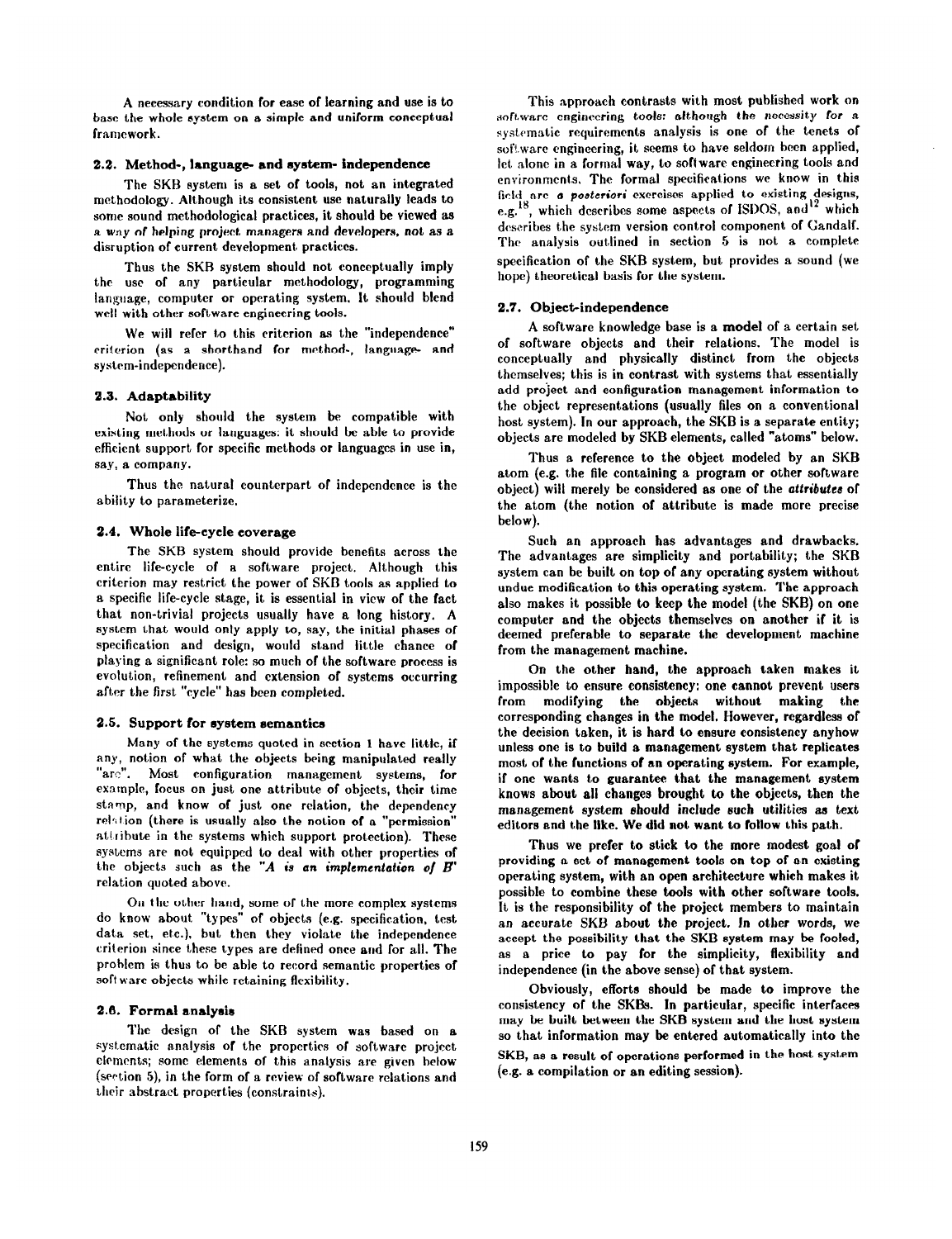Our approach thus follows the example set by the Make system<sup>15</sup>, which achieves simplicity by relying on dependency information provided explicitly by information provided explicitly by programmers; this system having proved to be useful, eIIicient and easy to use, other researchers have been able to come up with tools" that automatically feed dependency information into Make for specific cases (source programs in C, Pascal, Fortran, Lex and Yacc in the reference cited).

### 3. THEORETICAL BASIS

The notion of software knowledge base is based on a small number of concepts: atoms, attributes, relations, constraints and actions.

### 3.1. Atoms

The objects in the knowledge base, associated with physical objects of the software project, are called atoms. As implied by the "object-independence" criterion discussed above, the atoms have no immediate connection with the objects they represent; they are meaningful for the SKB operations only, and their properties are only defined through their attributes, relations with other atoms, and constraints on these relations.

#### 3.2. Attributes

Atoms may have attributes. Attributes are userdefinable, although some predefined attributes are available. The value of an attribute may only belong to one of a small number of predefined types such as Integer, String, Time, File. The values of the last type are are references to files supported by the operating system (in a non-standard system that does not have files, we may have to replace this by a more general notion of "object").

Typical predefined atom attributes are<br>
of last\_change, yielding values of type Time; time\_of\_last\_change, yielding values atom-type, yielding values of type String (some possible types for atoms are predefined, e.g. "procedure", "requirement", "test data", etc., but new ones may freely be added); and representation, yielding values of type Fife.

Attributes may not be of complex types; in particular, they cannot yield atoms. For anything but simple properties of atoms, relations should be used instead (see below).

### 3.3. Relations

The heart of an SKB consists of a series of facts about the software project, expressed as links between atoms. Each of these links expresses the fact that a certain relation holds between two atoms  $a$  and  $b$ . Examples (complementing those in the introduction) are " $a$  is defined in  $b$ " (where  $a$  is a procedure and  $b$  a package in Ada), " $a$  is a member of  $b$ " (where  $a$  is a person and  $b$  a project), " $a$  is the formal expression of  $b''$  (where  $a$  is a module in a specification and  $b$  a paragraph of the requirements document). More examples will be found in section 5.

The SKB system only uses binary relations; the reason is that binary relations are mathematically simple, have nice propcrtics, and provide an intuitively appealing way to describe structural properties of systems. From the theoretical standpoint, any system that can be described using general relations (as e.g. with a relational data base management system) can be described with binary relations", and algorithms have been proposed to efficiently

translate a binary schema into a more efficient n-ary one<sup>31</sup>.

In practice, we have indeed found binary relations to be adequate for modeling properties of software objects. This is illustrated by the analysis in section 5 - where it will be seen that we did find one case where a ternary relation seems necessary.

### 3.4. Constraints

Attributes and relations constitute by themselves an empty shell; they describe the structural connections between software objects (the "syntax" of the project), but not their deeper properties (the "semantics"). The latter may be expressed by defining constraints, or conditions on the relations and attributes, which must be satisfied for the SKB to be in a consistent state. A simple and important example of constraint is the "dependency" constraint maintained by toots such as Make, which expresses that the value of the time\_of\_last\_change attribute should be greater (i.e. more recent) for every atom than for every atom to which it is connected by any relation that may be characterized as a "dependency" relation. But many other useful constraints may be defined on software systems; some will be given below.

Constraints will be expressed as mathematical relational predicates involving relations, attributes and atoms. The abstract formalism used to construct and manipulate a software knowledge base is called the Calculus of Relations, Attributes and Constraints (CRAC).

#### 3.5. Actions

An action is associated with a constraint and specifies steps to be taken when the constraint is violated by certain objects, following manipulations of the SKB. Actions are not strictly part of the SKB system since they may involve commands to the operating system; the SKB system provides the interface, and ways to pass attributes of the atoms (e.g. file names) to the host system.

# 4. STRUCTURE OF THE SYSTEM

The structure of the SKR system follows from the design criteria of section 2 and the theoretical basis described in section 3. It is represented in figure 1.



Figure 1: Structure of the SKB System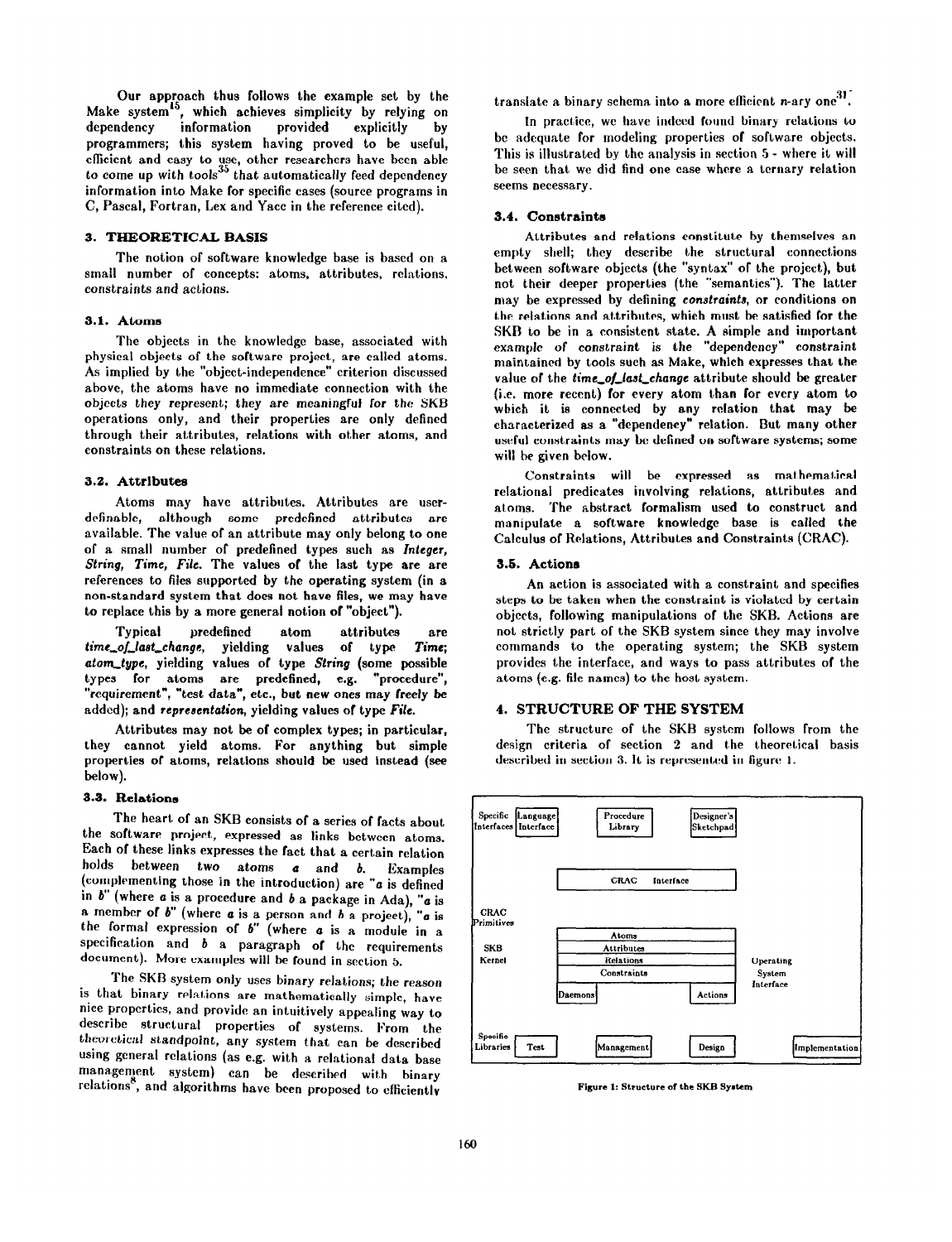The kernel of the SKB system provides the basic mechanisms for creating, accessing and updating the SKB entities: atoms, attributes, relations and constraints.

In connection with constraints, we introduce the concept of daemon. A daemon is a mechanism associated with a constraint, which monitors the SKB in order to detect possible violations of the constraint as the information in the SKB is being updated (i.e. links between atoms are modified, new atoms are entered, attributes are changed, etc.). When it finds that such a violation has been made, the daemon will report the inconsistency and trigger the action associated with the constraint, if there is one.

Daemons raise an interesting implementation problem: in a large SKB involving many atoms, attributes and relations, it is essential to find ways to avoid searching the whole structure (mathematically, a. multigraph) for the consequences or a simple change. Work on related topics has been done previously in connection with artificial intelligence  $25$  and interactive graphics

The. SKB kernel is accessible through a set of primitives. the "CRAC primitives", which implement the calculus of relations and constraints, i.e. all the useful operations on the knowledge base. These operations are made available through a uniform interface, the "CXAC interface"; the idea here is that the SKB functions (like those of any good data base management system, or more generally of any good software engineering tool) should be equally accessible to interactive users. non-interactive users, and other programs (this is an implementation of what may be called "Strachey's principle" from the quotation of Christopher Strachey in Scott's preface to "": "decide what you are going to say hefore you decide how YOU are going to say it").

Thus the CRAC interface does not favor any of these types of access. Several higher-level interfaces should be provided; figure 1 lists three:

8 the procedure library, which makes CRAC primitives usable from programs (e.g. other software tools), written in ordinary programming languages;

 $\bullet$  the CRAC language, which makes it possible to express CRAC manipulations in an sppropriste notation;

**e** the Designer's Sketchpad, a graphical interface to the calculus, allowing for intersctive description of the atoms and relations with a graphical display and a mouse, The aim here is to avoid the gap between high-level design decisions, which are often best expressed in pictures, and the rest of the software development process.

Finally, figure 2 includes a set of "CRAC Libraries", each of which provides a set of predefined relations, attributes and constraints corresponding to an important aspect of software engineering. Examples are project management (scheduling, personnel management etc.); design (a library might provide support for a specific PDL); implementation (an .Ada library manager would fit here); and testing. This last point is particularly important in our view and we see test management as one of the main benefits of the SKB system: although there is an extensive literature on program testing, very little seems to have been published on the management of the testing process: how to keep track of test data sets for each module, record test results, etc.

### 6. A TAXONOMY OF SOFTWARE RELATIONS AND CONSTRAINTS

### 6.1. Overview

The fact that useful relations exist among components of software systems has been pointed out by many authors. For example, Parnas<sup>30</sup> describes the "uses" and "invokes" relations among modules; systematic methodologies for software design have introduced the "abstraction" relation between a specification (e.g. an abstract data type) and an implementation<sup>21</sup>; the "isa" relation<sup>9</sup> is used in AI systems; the development of software development environments has recently led several researchers to consider using relational databases to keep track of the relations between the various objects needed in a software project<sup>11,24</sup>; at the program level, control and data dependencies play in important role in studies about code generation and optimization in compilers<sup>2</sup>, program vectorization  $^{23,22}$  , static analysis".

Despite this frequent use of relations for softwarerelated issues, there have been very few systematic studies of these relations; moat works dealing with relations just assume that they are there, and go on using them or discussing ways  $exception$  is<sup>20</sup> to compute or implement them (an which introduces some program-leve relations and studies their properties).

The absence of a precise definition of software relations and their formal properties is regrettable, since relations are not just vague connections between objects, nor just "tables" as in simplistic presentations of the relational database theory, but useful mathematical objects with interesting properties. We feel that a systematic study of software relations is essential to advances in software configuration management. We have started such a study some elements from thst study will now be reported. The aim of this section is to present some interesting relations and the associated constraints, giving support to our decision to base the design of the SKB system on binary relations.

Of course, the relations presented here are only some of the important relations that occur in software; the SKB system is an open system and the user may introduce any relations and attributes that may be needed for a particular application, together with the associated constraints. The normal way to do this is to define CRAC "libraries"; the relations and constraints presented below would normally be part of some basic, predefined libraries.

### 5.2. Basic Atom Types

As mentioned above, SKB atoms are not strictly typed; they simply have "atom type" as one of their attributes. Examples of atom types are "Requirement", "Specification", "Design", "Variable", "Statement", "Module", "Project", "Milestone" "Program", "Test-data", "Staff member", "Unit cost", etc. In the spirit of the theory of abstract data types, these types are only "defined" through the relations which may hold between the corresponding atoms and the associated constraints.

In the analysis that follows, we shall be talking about types of software objects and relations between these objects. For the SKB project, this analysis is only interesting insofar as these properties of objects can be modeled by properties of the corresponding atoms.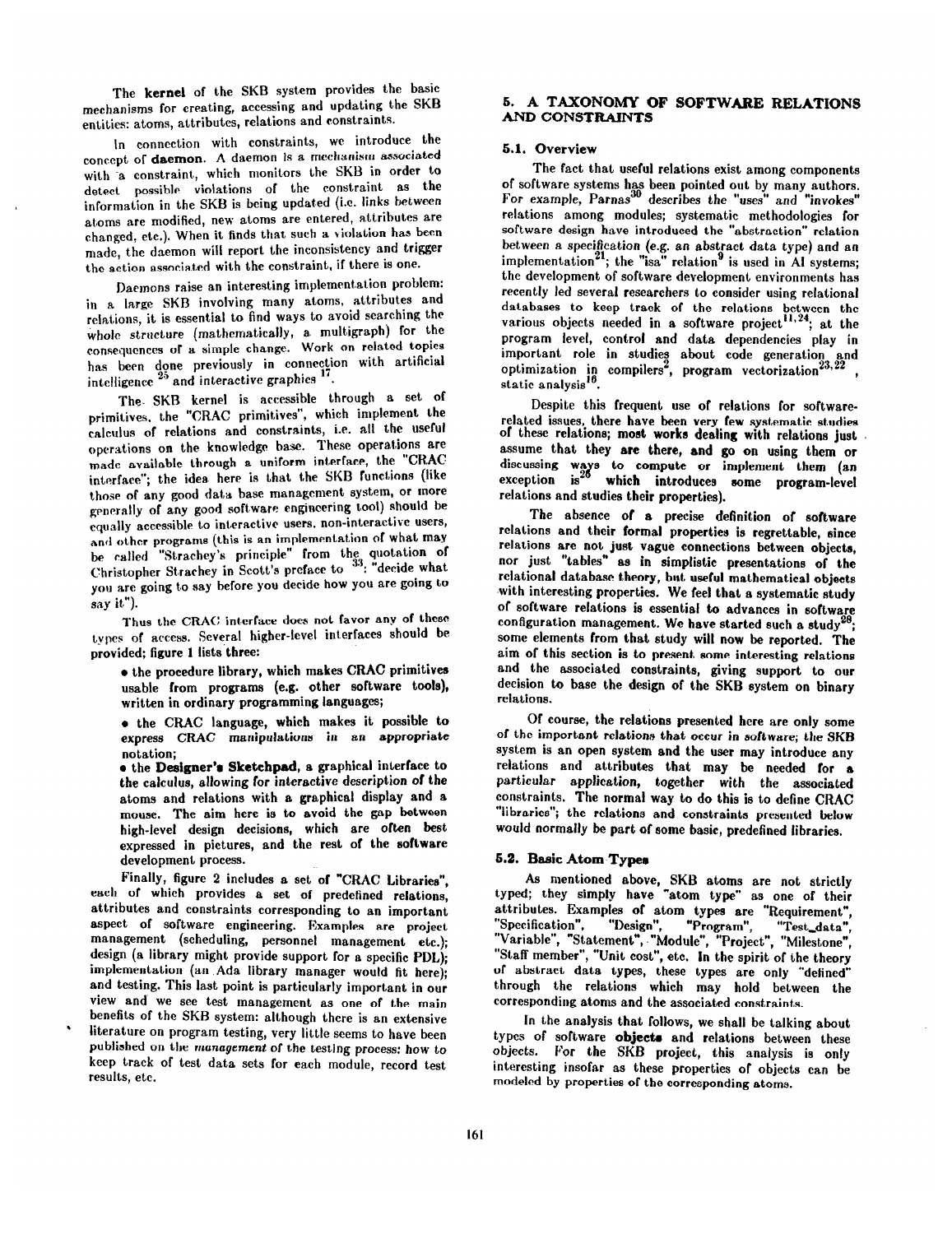### 6.3. Relatione between atoms of different typee

#### $\bullet$  a contains  $\boldsymbol{b}$

This relation holds if and only if the object represented by b is a constituent of a. Typically, a will be a system, described at a certain level of abstraction (specification, design, code, documentation etc.) and *b* will be a component (module, chapter etc.) of that description. We call part\_of the inverse relation contains-'.

# $\bullet$  a models  $b$

This relations holds if and only if a includes a description of what  $b$  does, that is to say if  $b$  is one way to do what is prescribed by a We call instances the inverse relation.

Examples: the user manual for a machine models that machine; an abstract data type description of a type models an implementation of that type as a class in Simula or Smalltalk, a package in Ada etc.

## 6.4. Relations between atoms of the same type

#### $\bullet$  a complements  $\delta$

This relation holds if and only if a and b cooperate towards the achievement of some higher aim. For example, various procedures in the implementation of the same data type (class, package) complement each other; so do various subroutines in a numerical library, or Unix programs commonly used in a "pipe" fashion, e.g. for text processing the programs refer, tbl, eqn, troff.

Constraints: complements is a symmetric relation; part\_of; contains  $\subseteq$  complement

In this notation, the semicolon denotes the composition of relations: part\_of; contains is the relation which holds between any two elements a and c if and only if, for some  $b, a$  is part\_of  $b$  and  $b$  contains  $c.$  Also, if  $r$  and  $s$  are two relations, then  $r \subseteq s$  (r is a subset of s) means that any pair of elements connected by r is also connected by  $s$ . The appendix describes these and other notations.

#### $\bullet$  a specializes  $b$

This relation holds if and only if anything which is described by  $a$  is also described by  $b$  (but some things may be described by  $b$  which are not described by  $a$ ). The inverse relation, specializes-', may be written generalizes.

Examples: In other branches of science, the Linnaean classification of living beings is based upon this relation. In software, a particular elegant implementation of this relation is the prefixing mechanism of Simula and Smalltalk: if  $\boldsymbol{a}$  is a class whose declaration is prefixed by the name of b, then any property which has been given in the declaration of  $b$  applies ipso facto to all objects of class  $b$ , but this does not prevent the declaration of a to add any further properties which may be needed; the mechanism can be iterated. A similar mechanism exists in the Z specification language'.

Constraints: "linear" or "hierarchical" inheritance, as in Simula and Smalltalk, means that the relation is a forest. In Smalltalk, the introduction of the "metaclass" Class makes it a tree. "Multiple inneritance would mean that a dag is acceptable.

An interesting variant of this relation occurs in many practical cases; it may be written a specializes b ezeept /or e (e.g., bats have all the properties of mammals except that they can fly). This seems very useful to model many aspects of software, e.g. Fortran 77 is "upward-compatible" with Fortran 66 (except for a few "minor" details), version 4.2 of the Xxx operating system is almost compatible with version, say, 7, etc. This relation is also important  $\frac{1}{20}$ connection with modular, reusable system specifications<sup>2</sup> It is a ternary relation.

#### e a refere\_to b

This relation holds if and only if a refers to b by its name. It can happen in a variety of ways:  $a$  and  $b$  can be objects of the same type (i.e. procedures, where  $\boldsymbol{a}$  calls  $\boldsymbol{b}$ ) but this is not necessary. In programming languages, a module can refer\_to objects belonging to other modules (e.g. variables, etc.) either through the mechanism of block structure or sharing of data, or by special facilities which enable a module to "peep" into the names of entities belonging to another (inspect in Simula, use in Ada). We call is\_referred\_by the inverse relation.

#### $\bullet$  a needs  $b$

This relation holds if and only if a cannot be understood (or, if a program element, executed) without b.

Constraint: we venture the following rule:

```
needs \subseteq is_referred_by *; refers_to ^+
```
meaning that a possibly needs  $b$  if and only if some module  $c$  (which could be a itself) refers to both a and b directly or indirectly (the asterisk and plus sign denote transitive closures; see the appendix).

### $\bullet$  a declared\_in  $b$

This relation holds in block-structured languages iff a is declared inside b.

Constraint: declared\_in  $\subseteq$  part\_of

# $\bullet$  a shares\_information\_with  $b$

This symmetric relation holds if and only if a and b may access some common information. In block-structured languages such as Algol 60 and Pascal, this is done through the block structure mechanism, as defined by the following constraint (valid for these languages):

$$
shares\_information\_with \qquad \subseteq \qquad declared\_in \qquad ;
$$
 
$$
has\_declaration \qquad *
$$

where has declaration is the inverse of declared in.

# 0.3. Kelations between program modules

The following relations apply to modules of programs (procedures, classes, packages etc.).

# $\bullet$  a calls  $b$

This is the standard relation between procedures, which holds if and only if  $a$  may call  $b$ .

### $\bullet$  a creates  $b$

This relation holds if and only if a may create b. It exists in a language or systems where processes can start other processes (e.g. Ada tasks, Unix processes, PL/I tasks, Simula classes). The same relation also applies to the case where  $b$ is a data. structure in languages where data can be allocated dynamically (e.g. new in Pascal).

# $\bullet$  a activates  $b$

This relation holds in systems supporting coroutines (e.g. Simula) or parallel processes (Ada) if and only if if a may re-start a suspended execution of  $\boldsymbol{h}$ .

# $\bullet$  a sends\_information\_to b

This relation holds if and only if a may pass information to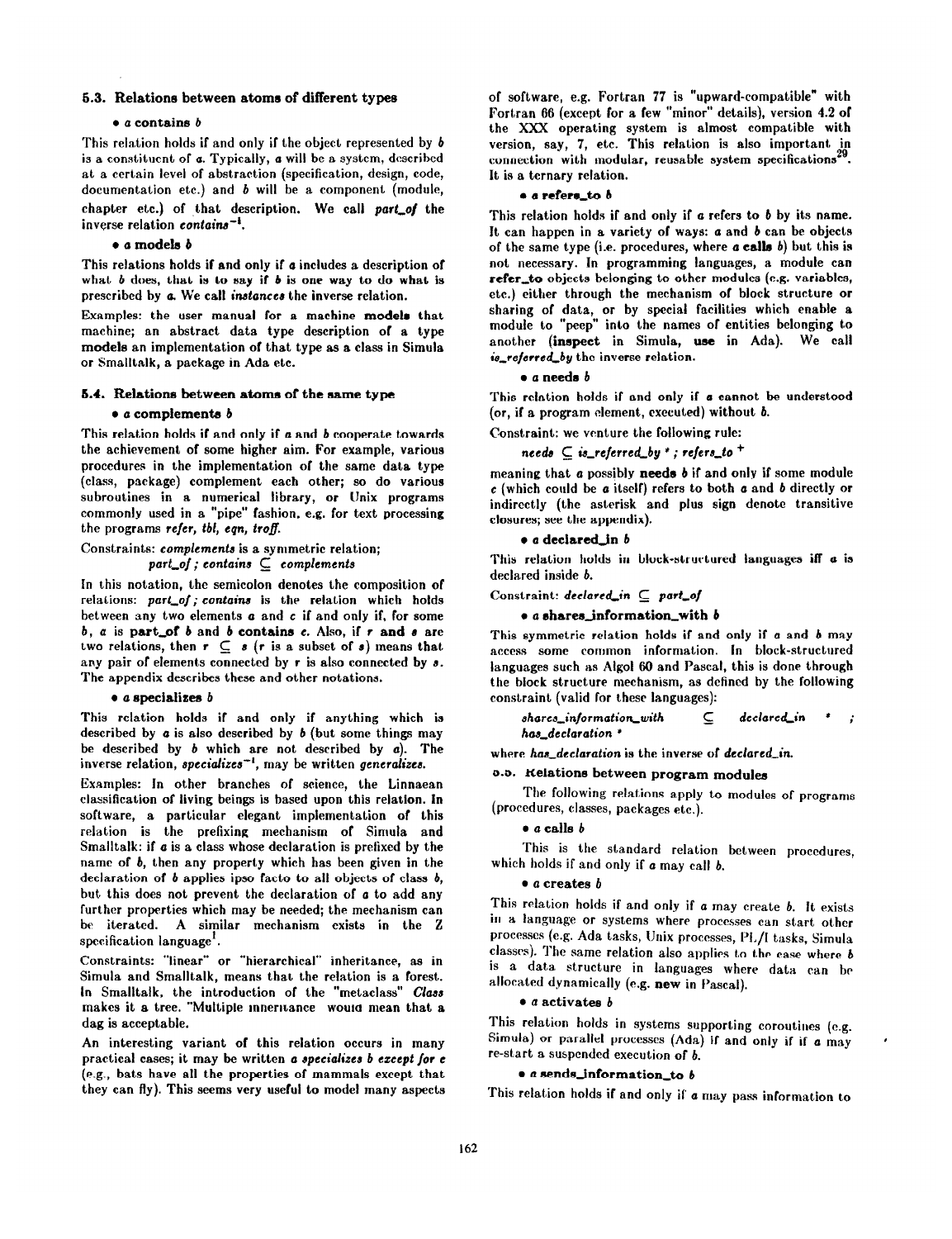b. Let receives\_information\_from be the inverse relation. The following constraint holds for common programming languages:

sends\_information\_to  $\cup$  receives\_information\_from  $\subseteq$ calls  $\cup$  is called by

However, this is not the case in CSP, for example, where information may also be passed through the "rendez-vous" mechanism; thus in these systems:

 $sends\_information_to$  U receives\_information\_from  $\subseteq$ calls  $\cup$  is\_called\_by  $\cup$  activates

#### More Conatrainte

Many features of programming languages may be characterized as properties of the above relations. For example, defining

 $same\_scope = declared_in ; has\_declaration$ 

then in block-structured languages such as Algol 60:

 $refers_to \subseteq declared_in * \cup same\_scope$ 

but in Ada:

 $refers_to \subseteq declared_in \rightarrow \cup same\_scope \cup$  $(declated_in ; refers_to)$ 

In all common languages, we have

calls  $\cup$  creates  $\cup$  activates  $\subseteq$  uses etc.

# 6.0. Time and eyetem consistency

For the purpose of this study, only one property of the basic type Time matters: the fact that it is totally ordered by a relation which we call before. The inverse relation is predictably called after.

As mentioned in section 3.2, we define time\_of\_last\_change as an attribute rather than a relation. This is merely for convenience; mathematically, an attribute is a (possibly partial) function, thus a special case of a relation anyway. Let changed\_at be the inverse of time\_of\_last\_change.

Part of the problem of configuration management is due to the fact that no element in a system should be younger than any element which depends on it. This is expressed by the following constraint, which we may call the fundamental law of system consistency:

 $changed\_at$ ; depends\_on; time\_of\_last\_change  $\subseteq$  after

where relation depends on is defined as:

depends\_on = contains  $\cup$  instances  $\cup$  generalizes  $\cup$ refers-to U needs

#### 5.7. Relations between program elements

Our last set of relations will contain relations between objects of a program. These relations play an essential role in static program analysis, whether it is for compiler optimization, supercomputer programming<sup>1,23</sup>, or program debugging.

#### $\bullet$  a follows  $b$

This relation holds if and only if  $a$  is a statement whose execution may be immediately followed by that of statement b. It describes the flow of control.

### $\bullet$  a accesses  $b$

This relation holds if and only if a is a statement or a program module, b is a program object (variable, etc.), and the value of  $b$  is needed for the execution of  $a$ . For example, if  $a$  is an assignment statement, it accesses the objects on the right-hand side.

# $\bullet$  a modifies  $b$

This relation holds if and only if a is a statement or a program module, b is a program object (variable, etc.), and the value of b may be modified during the execution of a. For example, if  $a$  is an assignment statement, it modifies the variable on the left-hand side.

### . a needs-value-of b

This relation holds if and only if  $\sigma$  and  $b$  are objects of a program (e.g. variables), and the value of a may be modified by a computation which uses the value of  $b$ .

The following constraint may be called the fundamental law of static analysis:

# needs\_value\_of  $\subseteq$  (modifies  $^{-1}$  ; (follows ; modifies)  $\cap$  $accesses)$ \*; modifies  $-1$ ; accesses

To understand this constraint, it may be useful to look at figure 2, where  $i$  and  $j$  are statements, and  $a, b, c$  are program objects, and to note that the solution of

$$
d=r \cup (t \; ; \; d)
$$

$$
d = r \cup (t; r) \cup (t; t; r) \cup (t; t; t; r) \cup ...
$$



is



Figure 2: The Static Analysis Constraint

# 6. STATE OF THE SYSTEM

After the initial' specification and design phase, the SKB project currently (June 1985) pursues the following tasks:

- The CRAC calculus has been defined precisely<sup>13</sup> and is being further refined to include diverse kinds of object manipulation and user queries.
- $\bullet$  A prototype has been implemented in Prolog<sup>27</sup>; an alternative approach, using the relational data base management system Ingres, is pursued concurrently. An experimental graphical interface (the "designer's sketchpad" mentioned in section 4) is also being implemented.

a The study of useful software relations outlined in section 5 of this paper is being further refined.

<sup>l</sup>Two unrelated software projects, one at UC Santa Barbara and one in industry, have been the object of an in-depth analysis<sup>19</sup> with two complementary aims: to assess practitioners' needs from their current. Practices, and to evaluate the CRAC as a modeling toot.

a Finally, efficient multigraph algorithms for the incrementa) monitoring of constraints have been investigated<sup>13</sup>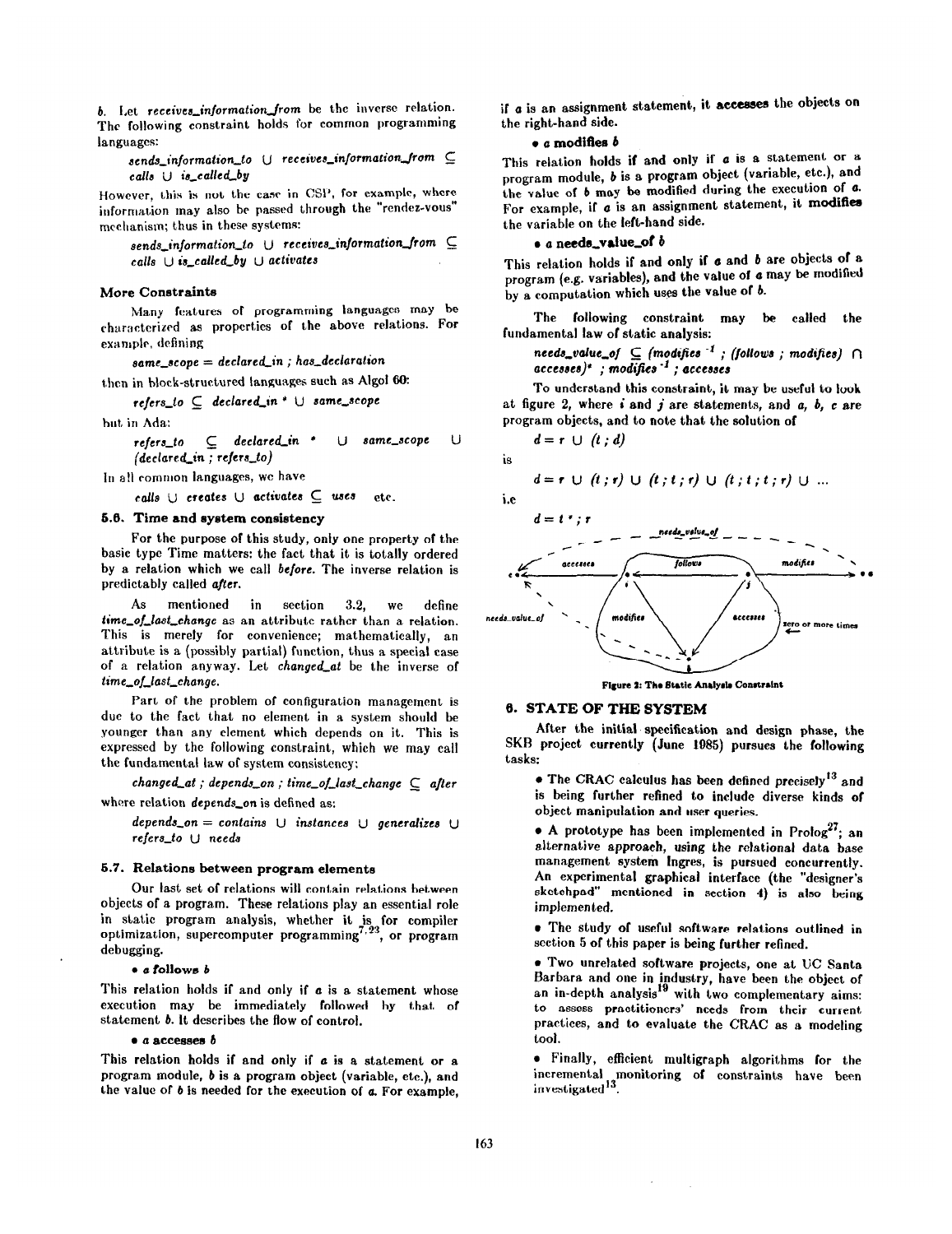### Acknowledgments

Several UCSB students contributed useful ideas notably Jacques Delort, Xavier Glikson and Lucia Mendes: The referee's comments were helpful. I also thank Peter Lohr for several important observations.

### References

- 1. Jean-Raymond Abrial, Stephen A. Schuman, and Bertrand Meyer, "A Specification Language," in On the Construction of Programs, ed. R. McNaughten and R.C. McKeag, Cambridge University Press, 1980.
- $2^{\circ}$ Alfred V. Aho and Jeffrey D. Ullman, Principles o/ Compiler Design, Addison-Wesley, Reading (Massachusets), 1979.
- 3. Mack W. Alford, "A Requirements Engineering Methodology for Real-Time Processing Requirements," IEEE Transactions on Software Engineering, vol. SE-3, no. 1, pp. 60-68, January 1977.
- 4. Dines Bjdrner and Cliff B. Jones, Formal Specification and Software Development, Prentice-Hall, Englewood Cliffs (New-Jersey), 1982.
- 5. Barry W. Boehm, "Software Engineering - As It Is," in Proceedings of the 4th International Conference on Software Engineering, Munich (Germany), pp. 11-21, IEEE, September 1979.
- 6. Barry W. Boehm, Maria H. Penedo, E. Don Stuckle, Robert D. Williams, and Arthur B. Pyster, "A Software Development Environment for Improving Productivity," Computer (IEEE), vol. 17, no. 6, pp. 30-44, June 1984.
- 7. Alain Bossavit and Bertrand Meyer, "The Design of Vector Programs," in Algorithmic Languages, ed. Jaco de Bakker and R.P. van Vliet, pp. 94114, North-Holland Publishing Company, Amsterdam (The Netherlands), 1981.
- 8. G. Bracci, P Padini, and G. Pelagatti, "Binary Logical Associations in Data Modeling," in Modeling in Data Base Management Systems. IFIP Working Conference on Modeling in DBMS's, ed. G.M. Nijssen, 1976.
- 9. Ronald J. Brachman, "What IS-A and isn't: An Analysis of Taxonomic Links in Semantic Networks," Computer (IEEE), vol. 16, no. 10, pp. 67-73, October 1983.
- 10. John Buxton, Requirements for Ada Programming Support Environments: Stoneman, US Department of Defense OSD/R&E, Washington, D.C., February 1980.
- 11. S. Ceri and Stefano Crespi-Reghizzi, "Relational Data Bases in the Design of Program Construction Systems," SIGPLAN Notices, vol. 18, no. 11, pp. 34-44, November 1983.
- 12. Ian D. Cottam, "The Rigorous Development of a System Version Control Program," IEEE Transactions on Software Engineering, vol. SE-10, no. 2, pp. 143-154, March 1984.
- 13. Jacques Delort, "The Calculus of Relations and Constraints: Definition and Algorithms," Forthcoming Master's Thesis, University of California, Santa Barbara, 1985.
- 14. Jacky Estublier and Said Ghoul, "Un Système automatique de gestion de gros logiciels. la Base de

Programmes Adèle / An Automated Management System for Large Software, the Adele Data Base," TSI (Technique et Science Informatiques / Technology and Science of Informatics), vol. 3, no. 4, pp. 253-260 (French edition), 221-240 (English FAition).

- 15. Stuart 1. Feldman, "Make A Program for Maintaining Computer Programs," Software, Practice and Experience, vol. 9, pp. 255-265, 1979.
- 16. Lloyd D. Fosdick and Leon J. Osterweil, "Data Flow Analysis in Software Reliability," Computing Surveys, vol. 8, no. 3, pp. 305-330, 1976.
- 17. Michael T. Garrett and James D. Foley, L. P. Deutsch, and B. W. Lampson, "An online editor," Comm. Assoc. Comp. Mach., vol. 10, no. 12, pp. 793799, 803, December 1967.
- 18. Susan L. Gerhart, "Application of Axiomatic Methods to a Specification Analyzer," in Proceedings of the 7th International Conference on Software Engineering, pp. 441-451, ACM-IEEE Computer Society, Orlando (Florida), March 2629, 1984.
- 19. Xavier Glikson, "Analysis and Modeling of Software Configuration Management Practices," Forthcoming Master's Thesis, University of California, Santa Barbara, 1985.
- 20. Nice Habcrman et al., The Second Compendium of Gandalf Documentation, Carnegie-Mellon University, Pittsburgh (Pennsylvania), 1982.
- 21. ClifF 13. Jones, Software Development: A Rigorous Approach, Prentice-Hall, Englewood Cliffs (New-Jersey), 1980.
- 22. Ken Kennedy, *Automatic Translation of Fortra* Programs to Vector Form, Rice University, Department of Mathematical Sciences, October 1980.
- 23. David J. Kuck, R. H. Kuhn, B. Leasure, D.A. Padua, and M. Wolfe, Compiler Transformation of Dependence Graphs, Conference Record of the Eighth ACM Symposium on Principles of Programming Languages, Williamsburg (Virginia), January 1981.
- 24. Mark A. Linton, "Implementing Relational Views of Programs," in Proceedings of ACM SIGSOFT/SIGPLAN Software Engineering Symposium on Practical Software Development Environments, ed.<br>Peter Henderson, pp. 132-140, Pittsburgh, Peter Henderson, Pennsylvania, April 23-25, 1984. Appears as Software Engineering Notes 9, 3 (May 1984) and SIGPLAN Notices 9, 3 (May 1984).
- 25. Alan K. Mackworth, "Consistency in Networks of Relations," Artificial Intelligence, vol. 8, pp. 99-118, 1977.
- 26. Bruce J. McLennan, "Overview of Relational Programming," SIGPLAN Notices, vol. 18, no. 3, pp. 3&44, March 1983.
- 27. Lucia Dimas dos Santos Mendes. "A Prolog Implementation of the Software Knowledge Base, Forthcoming Master's Thesis, University of California, Santa Barbara, 1985.
- 28. Bertrand Meyer, "Towards a Relational Theory of Software," fnternal Report, University of California, Santa Barbara, July 1984.